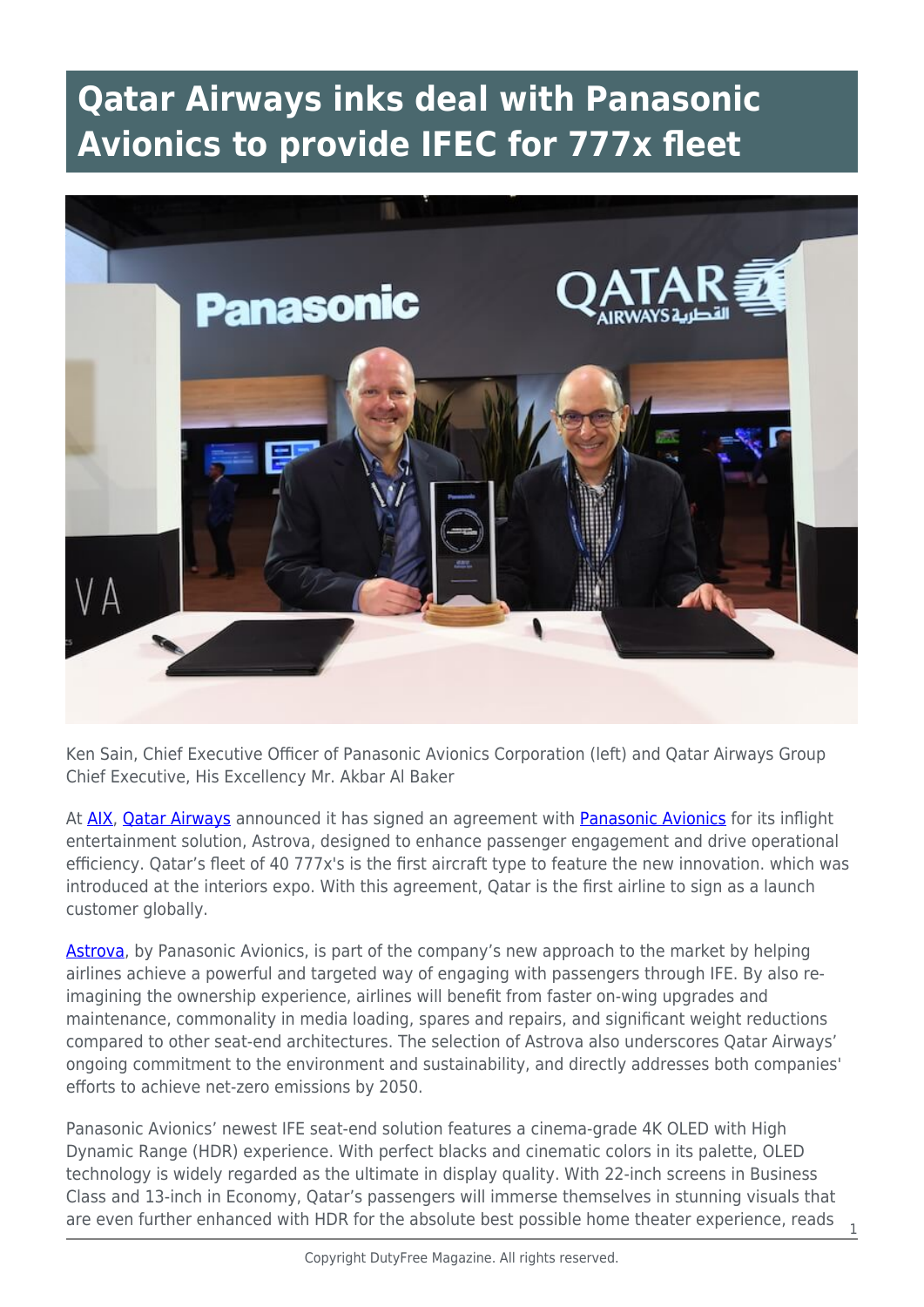the June 14 press release.

Complementing Astrova's unsurpassed video performance is Panasonic Avionics' high-fidelity audio, which will deliver high-definition sound over both traditional wired connections and Panasonic Avionics' award-winning Bluetooth technology.

The monitor is a singular design featuring gentle curves, and soft rounded touch-points, that invite passengers to engage in Qatar's entertainment and brand experience. It also offers programmable LED lighting that enables airlines to optimize the cabin environment to complement various phases of flight with animated sequences synchronized to improve the passenger experience and reduce eye strain.

The system is designed to stay at the forefront of consumer trends and inflight entertainment products and services throughout its lifetime. Key hardware and software components have been designed to evolve over time to meet changing market requirements and satisfy ever-increasing passenger expectations. This helps ensure that travelers will always be able to seamlessly interface their personal devices to the IFE system to create the same omnichannel, multiscreen, multi-purpose environment which they are accustomed to at home.

For example, a removable peripheral bar ensures that Astrova can easily evolve to allow people to interact with the solution over time. This means that passengers will always be able to fast charge devices with USB power even if new power requirements are introduced. In addition, this key feature means that passengers will be able to connect headphones or devices even if Bluetooth technologies or standards change.

Finally, Astrova is a seamless blend of newly developed hardware, software, and enterprise solutions that revolutionize the in-flight entertainment experience. Qatar will be able to offer the latest digital solutions and applications that cater to the personal and business needs of passengers each time they board an aircraft.

"We are pleased that Qatar Airways, one of the premier airlines in the world, has chosen Astrova for its fleet of 777x aircraft," said Ken Sain, Chief Executive Officer of Panasonic Avionics Corporation. "Using our IFE innovation, Qatar Airways can leverage the latest consumer innovations to deliver unique passenger experiences to drive higher Net Promotor Scores, enhance passenger engagement, increase revenue, and achieve even greater operational efficiencies through IFE. We are very honored to launch this exciting new product and for Qatar to be the first to sign as the launch customer for the 777x aircraft type."

"Panasonic Avionics Corporation has a long history of building market-leading IFE solutions, and today, we are excited to unveil that Qatar Airways will be the launch customer of the new Astrova screens onboard our fleet of 777x's," said Qatar Airways Group Chief Executive, His Excellency Mr. Akbar Al Baker. "Our partnership is a testament to our commitment to providing a second to none customer experience. This industry-leading solution will provide our passengers with a cinema-grade, 4K OLED clarity that will captivate them when watching our latest blockbusters using Oryx One IFE system."

The selection of Astrova, by Panasonic Avionics, underscores Qatar Airways' ongoing commitment to the environment and sustainability. The airline's corporate strategy has been at the forefront of the international news agenda. Some of the airline's 2021-2022 achievements in the field of sustainability include:

The first carrier in the Middle East to join the IATA Turbulence Aware data exchange platform